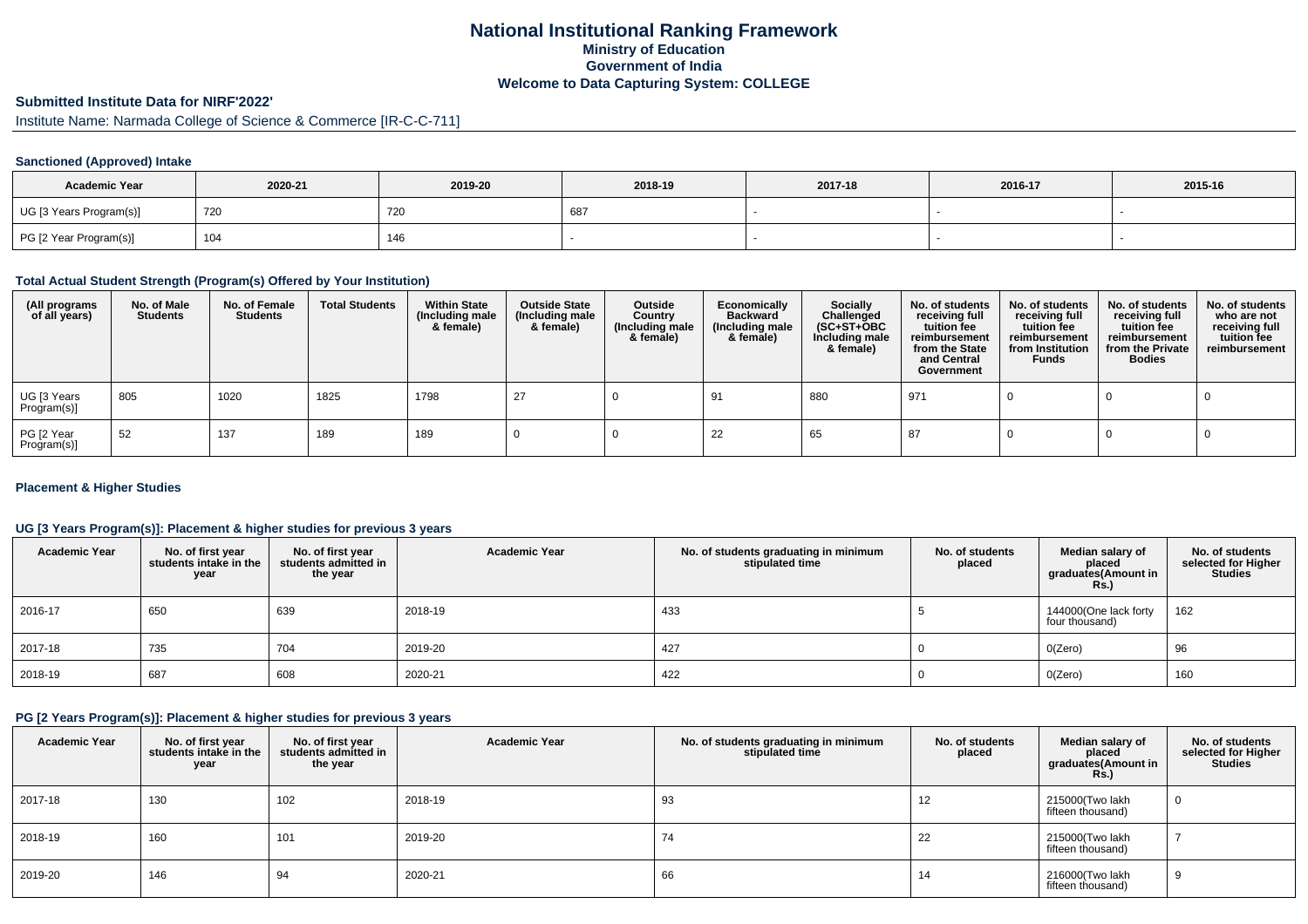# **Financial Resources: Utilised Amount for the Capital expenditure for previous 3 years**

| <b>Academic Year</b>                                                                                 | 2020-21                                                                | 2019-20                                                              | 2018-19                                                              |  |  |  |  |  |  |
|------------------------------------------------------------------------------------------------------|------------------------------------------------------------------------|----------------------------------------------------------------------|----------------------------------------------------------------------|--|--|--|--|--|--|
|                                                                                                      | <b>Utilised Amount</b>                                                 | <b>Utilised Amount</b>                                               | <b>Utilised Amount</b>                                               |  |  |  |  |  |  |
| Annual Capital Expenditure on Academic Activities and Resources (excluding expenditure on buildings) |                                                                        |                                                                      |                                                                      |  |  |  |  |  |  |
| Library                                                                                              | 33834 (Thirty Three Thousand And Eight Hundreds Thirty<br>Four)        | 129630 (One Lakh Twenty Nine Thousands Six Hundred And<br>Thirty)    | 192249 (One Lakh Ninety Two Thousands Two Hundred And<br>Forty Nine) |  |  |  |  |  |  |
| New Equipment for Laboratories                                                                       | 236472 (Two Lakh Thirty Six Thousands Four Hundred and<br>Seventy Two) | 0 (Zero)                                                             | 0 (Zero)                                                             |  |  |  |  |  |  |
| Other expenditure on creation of Capital Assets (excluding<br>expenditure on Land and Building)      | 421219 (Four Lakh Twenty One Thousands Two Hundred and<br>Nineteen)    | 192120 (One Lakh Ninety Two Thousand One Hundred and<br>Twenty only) | 239099 (Two Lakh Thirty Nine Thousands Ninety Nine)                  |  |  |  |  |  |  |

# **Financial Resources: Utilised Amount for the Operational expenditure for previous 3 years**

| <b>Academic Year</b>                                                                                                                                                                            | 2020-21                                                                      | 2019-20                                                                     | 2018-19                                                                                       |  |  |  |  |  |
|-------------------------------------------------------------------------------------------------------------------------------------------------------------------------------------------------|------------------------------------------------------------------------------|-----------------------------------------------------------------------------|-----------------------------------------------------------------------------------------------|--|--|--|--|--|
|                                                                                                                                                                                                 | <b>Utilised Amount</b>                                                       | <b>Utilised Amount</b>                                                      | <b>Utilised Amount</b>                                                                        |  |  |  |  |  |
| <b>Annual Operational Expenditure</b>                                                                                                                                                           |                                                                              |                                                                             |                                                                                               |  |  |  |  |  |
| Salaries (Teaching and Non Teaching staff)                                                                                                                                                      | 59594053 (Five Crore Ninety Five Lakhs Ninety Four<br>Thousands Fifty Three) | 59002730 (Five Crore Ninety Lakhs Two Thousand Seven<br>Hundred And Thirty) | 59127183 (Five Crore Ninety One Lakhs Twenty Seven<br>Thousands One Hundred And Eighty Three) |  |  |  |  |  |
| Maintenance of Academic Infrastructure or consumables and<br>other running expenditures (excluding maintenance of hostels<br>and allied services, rent of the building, depreciation cost, etc) | 945459 (Nine Lakh Forty Five Thousands Four Hundred And<br>Fifty Nine)       | 8335214 (Eighty Three Lakh Thirty Five Thousand Two<br>Hundred Fourteen)    | 2489547 (Twenty Four Lakhs Eighty Nine Thousands Five<br>Hundred And Forty Seven)             |  |  |  |  |  |
| Seminars/Conferences/Workshops                                                                                                                                                                  | $0$ (Zero)                                                                   | 60925 (Sixty Thousand Nine Hundred Twenty Five)                             | 224177 (Two Lakh Twenty Four Thousand One Hundred<br>Seventy Seven)                           |  |  |  |  |  |

# **PCS Facilities: Facilities of physically challenged students**

| 1. Do your institution buildings have Lifts/Ramps?                                                                                                         | Yes, more than 80% of the buildings |
|------------------------------------------------------------------------------------------------------------------------------------------------------------|-------------------------------------|
| 2. Do your institution have provision for walking aids, including wheelchairs and transportation from one building to another for<br>handicapped students? | Yes                                 |
| 3. Do your institution buildings have specially designed toilets for handicapped students?                                                                 | Not available                       |

# **Faculty Details**

| <b>Srno</b> | Name             | Age | Designation                                         | Gender | Qualification | <b>Experience (In</b><br>Months) | <b>Currently working</b><br>with institution? | <b>Joining Date</b> | <b>Leaving Date</b> | <b>Association type</b> |
|-------------|------------------|-----|-----------------------------------------------------|--------|---------------|----------------------------------|-----------------------------------------------|---------------------|---------------------|-------------------------|
|             | Dr A K Singh     | 58  | Dean / Principal /<br>Director / Vice<br>Chancellor | Male   | Ph.D          | 433                              | Yes                                           | 25-06-1985          | $\sim$              | Regular                 |
|             | Dr B M Rawal     | 62  | Dean / Principal /<br>Director / Vice<br>Chancellor | Male   | Ph.D          | 418                              | No                                            | 05-09-1986          | 31-10-2021          | Regular                 |
|             | Shri P T Chelvan | 62  | Associate Professor                                 | Male   | M.Sc.         | 428                              | No                                            | 26-11-1985          | 14-06-2021          | Regular                 |
|             | Dr K G Raval     | 58  | Associate Professor                                 | Male   | Ph.D          | 424                              | Yes                                           | 24-03-1986          | $-$                 | Regular                 |
|             | Shri J P Gandhi  | 58  | Associate Professor                                 | Male   | M.Sc.         | 423                              | Yes                                           | 02-04-1986          | $- -$               | Regular                 |
| 6           | Dr T Shankar Rao | 63  | Associate Professor                                 | Male   | Ph.D          | 423                              | No                                            | 08-04-1986          | 31-10-2020          | Regular                 |